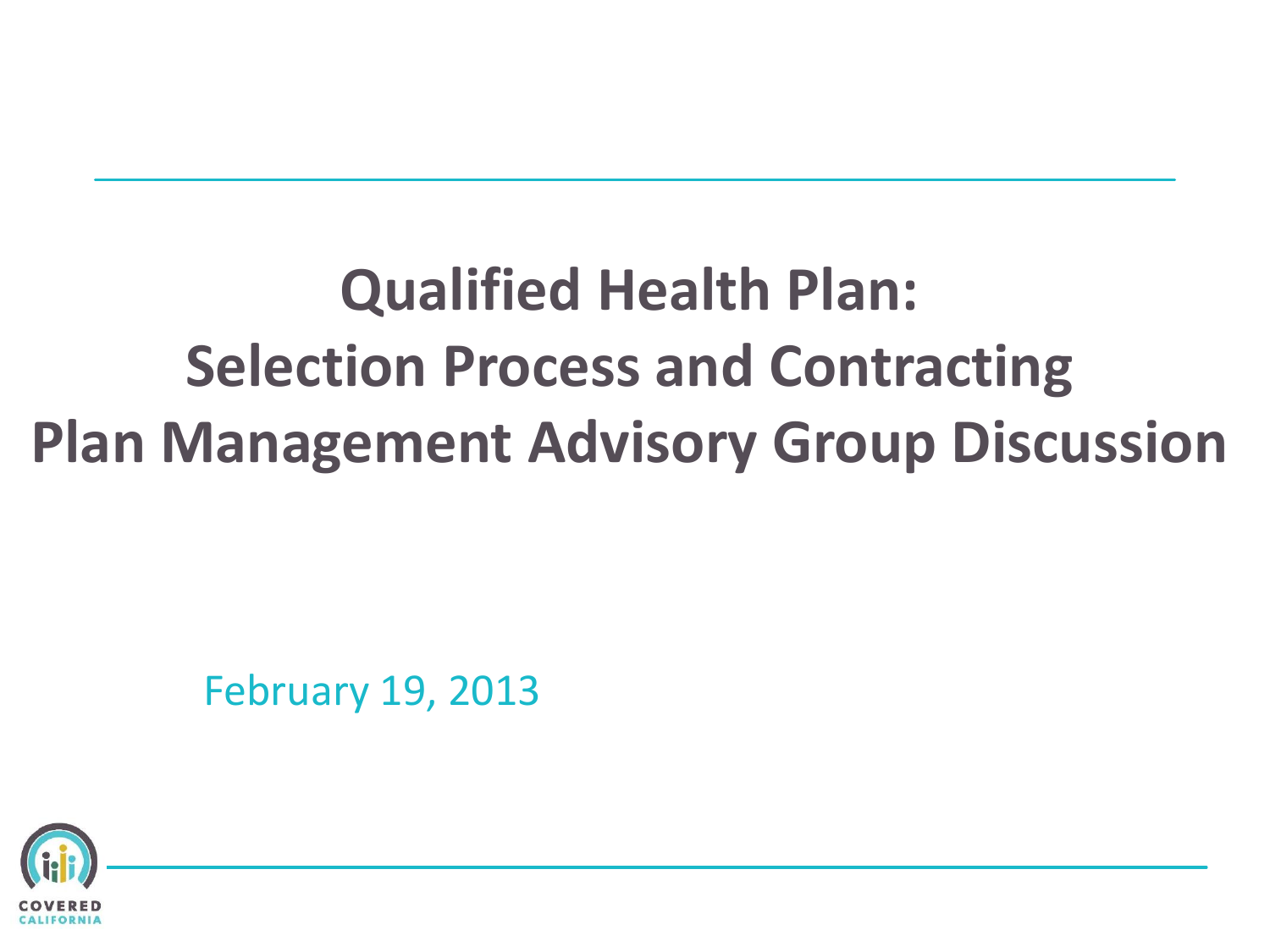### **Geographic Coverage by Health Plan:**

- Stimulating competition and real choices within a region.
- Avoiding duplicates of very similar plans/products.
- Covered CA must have statewide coverage.

#### **Number of QHP Product Bids per Issuer:**

- 2 or 3 per issuer per geographic region.
- Striking the balance between healthy choice but not too many to confuse the consumer
- Plans will vary provider networks and request alternative benefit designs.

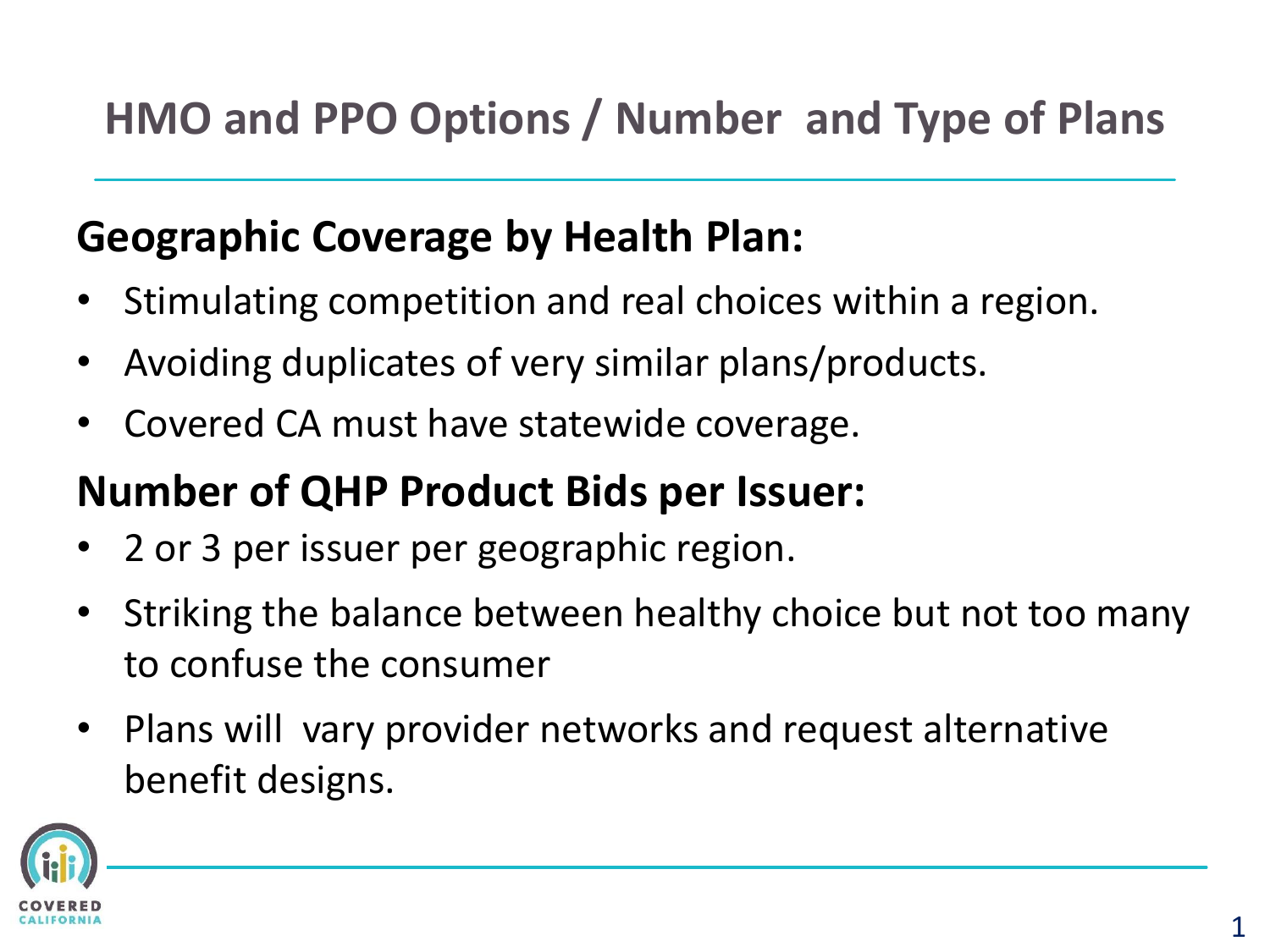#### **Provider Network Access Adequacy Standards**

- All networks must meet network adequacy regulatory standards.
- Many QHPs are expected to include narrow networks to achieve affordability.

#### **Essential Community Provider Network Sufficiency**

- Meeting 340B percent requirement.
- Sufficiency requirement. Hospitals and non-hospitals needed. Varies by region. Preference to bidders with FQHCs contracted.

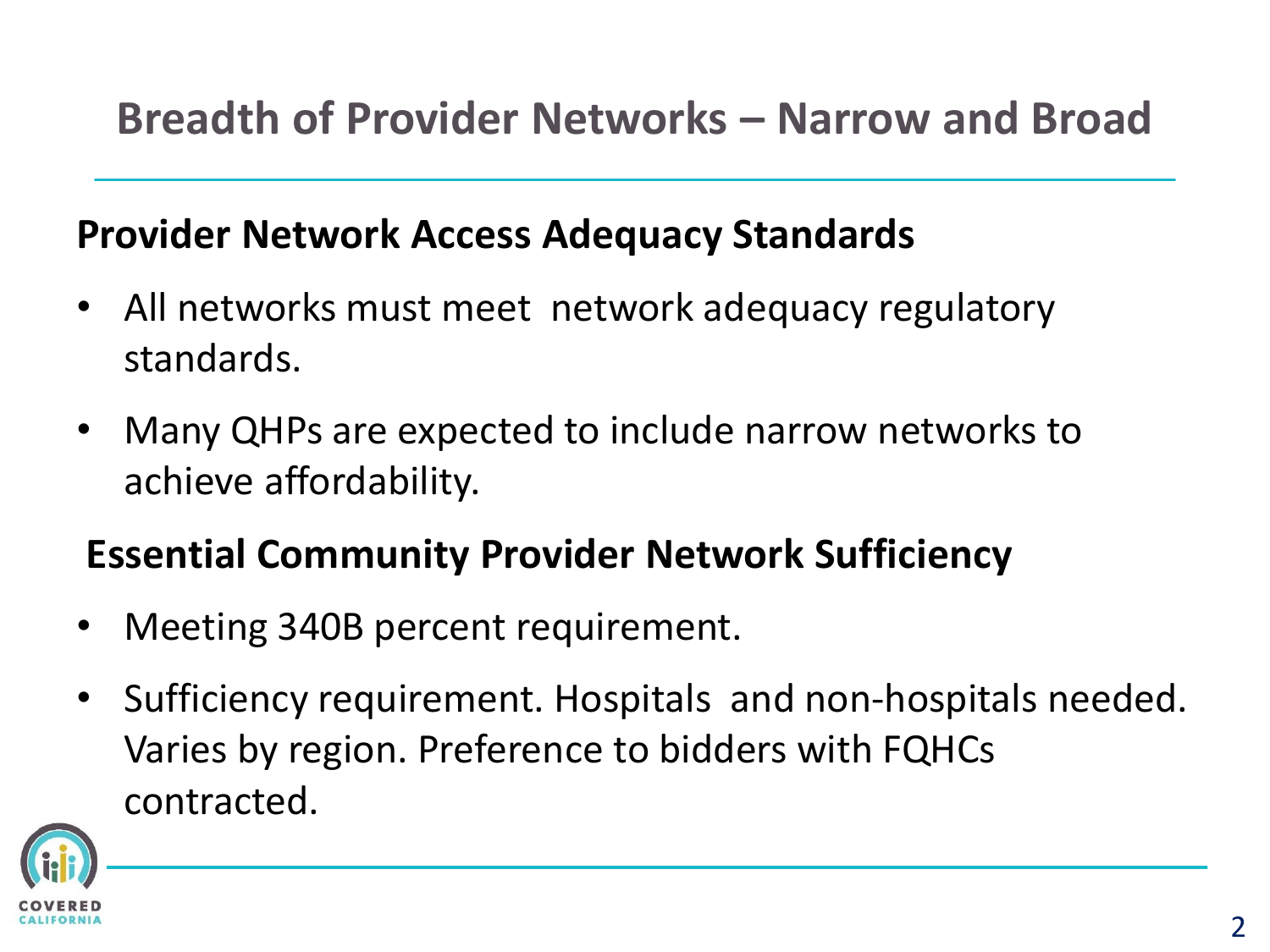#### **Care Redesign and Infrastructure Investment**

- Accountable Care Organizations to align incentives and improve data exchange among physician organizations, hospitals and health plans.
- Electronic health record and data exchange adoption that improves clinical processes and reduces duplication of services. Valuing telemedicine/telehealth.
- Evaluating clinical decision support and approaches to deliver right care at right time.
- Patient Centered Medical Homes to improve primary care access and support for special needs populations.

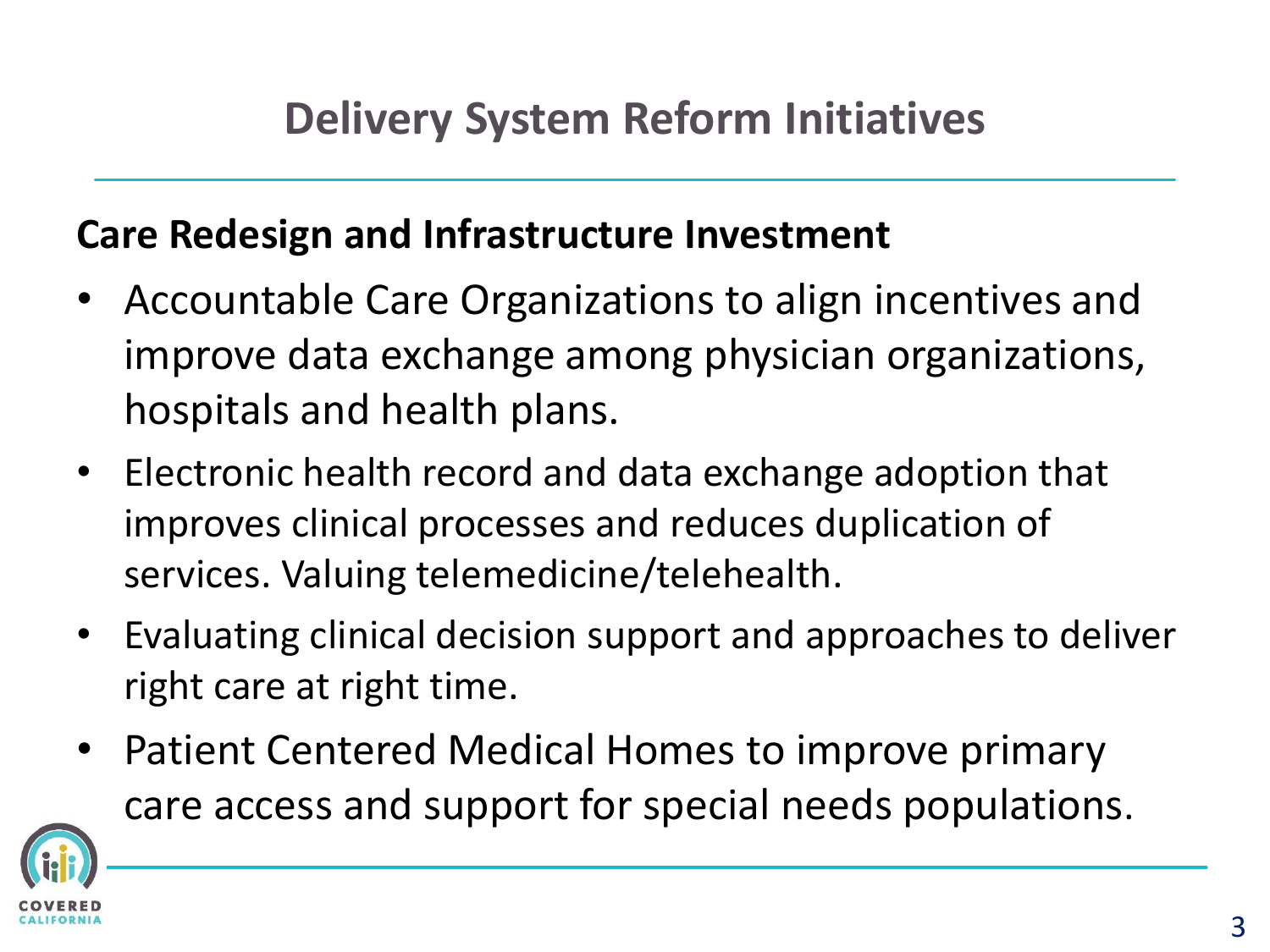#### **Payment Reform**

- Reward providers who deliver high-quality, cost effective care (delivery improvements, adoption of technology, e.g., e-prescribing).
- Increase payments for primary care, rewarding better coordination and more efficient care, recognizing primary care medical home pilots.
- Encourage plan efforts to:
	- Undertake quality-based contracting
	- Expand access through telemedicine / use of trained ancillary providers.

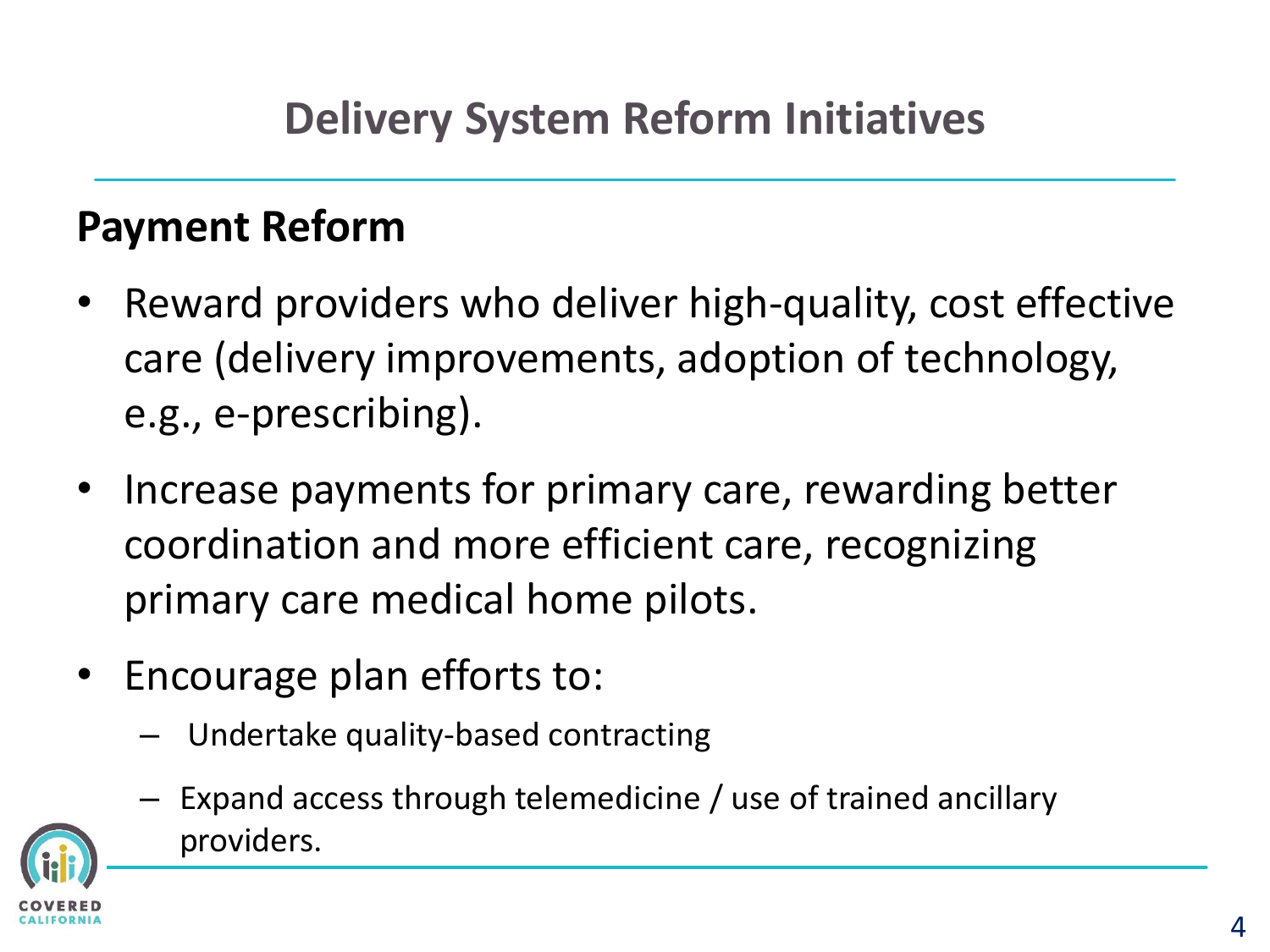## **Multi-year Agreement and Partnership Issues**

- Specific multi-year contact criteria with health plans.
- Open to revisions and negotiation of additional terms and timing.
- Tied into re-certification and de-certification processes which have not yet been defined.
- Goal is to try to stabilize rates in 2015 and 2016 by agreeing on an approach to rate analysis in advance.
- Performance guarantees are a related but contested issue.

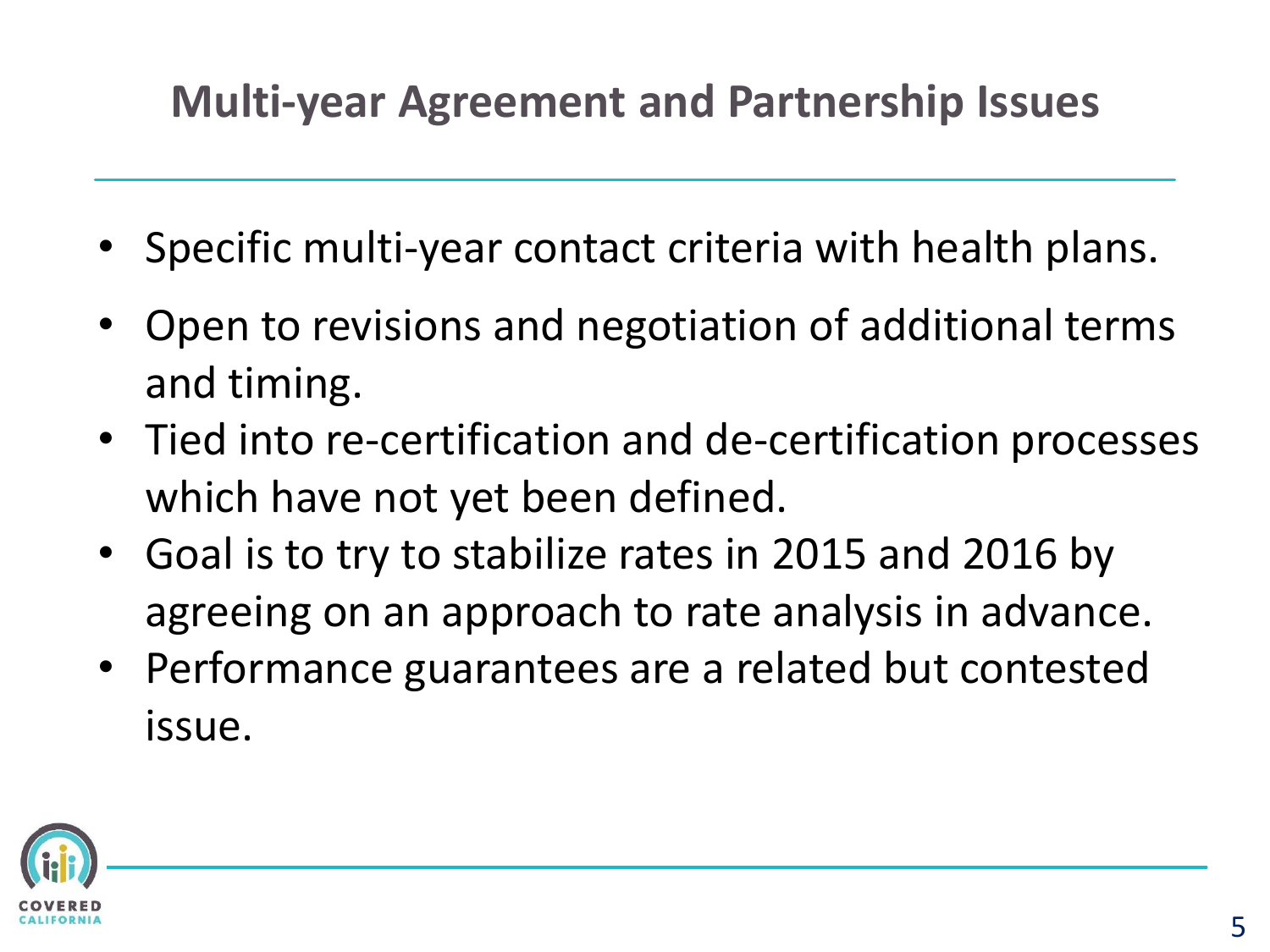**Quality and Performance Data Reporting, Monitoring**

Require reporting of CAHPS and HEDIS measures required by Medi-Cal Managed Care.

- Establishes a minimum level of quality reporting.
- Raises the bar.

*And*

Interim NCQA accreditation

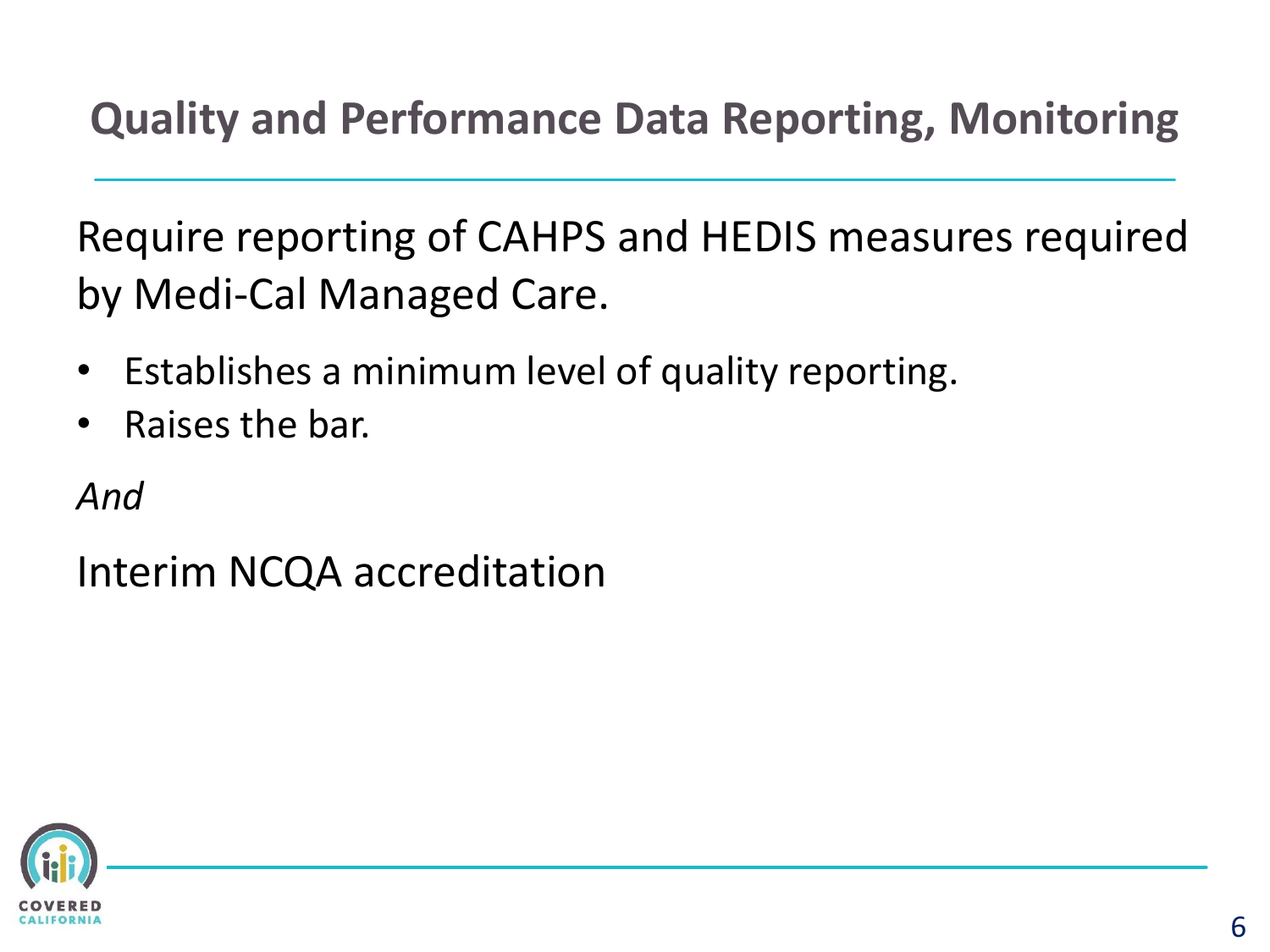# **Selected Model Contract Terms and Stakeholder Comments**

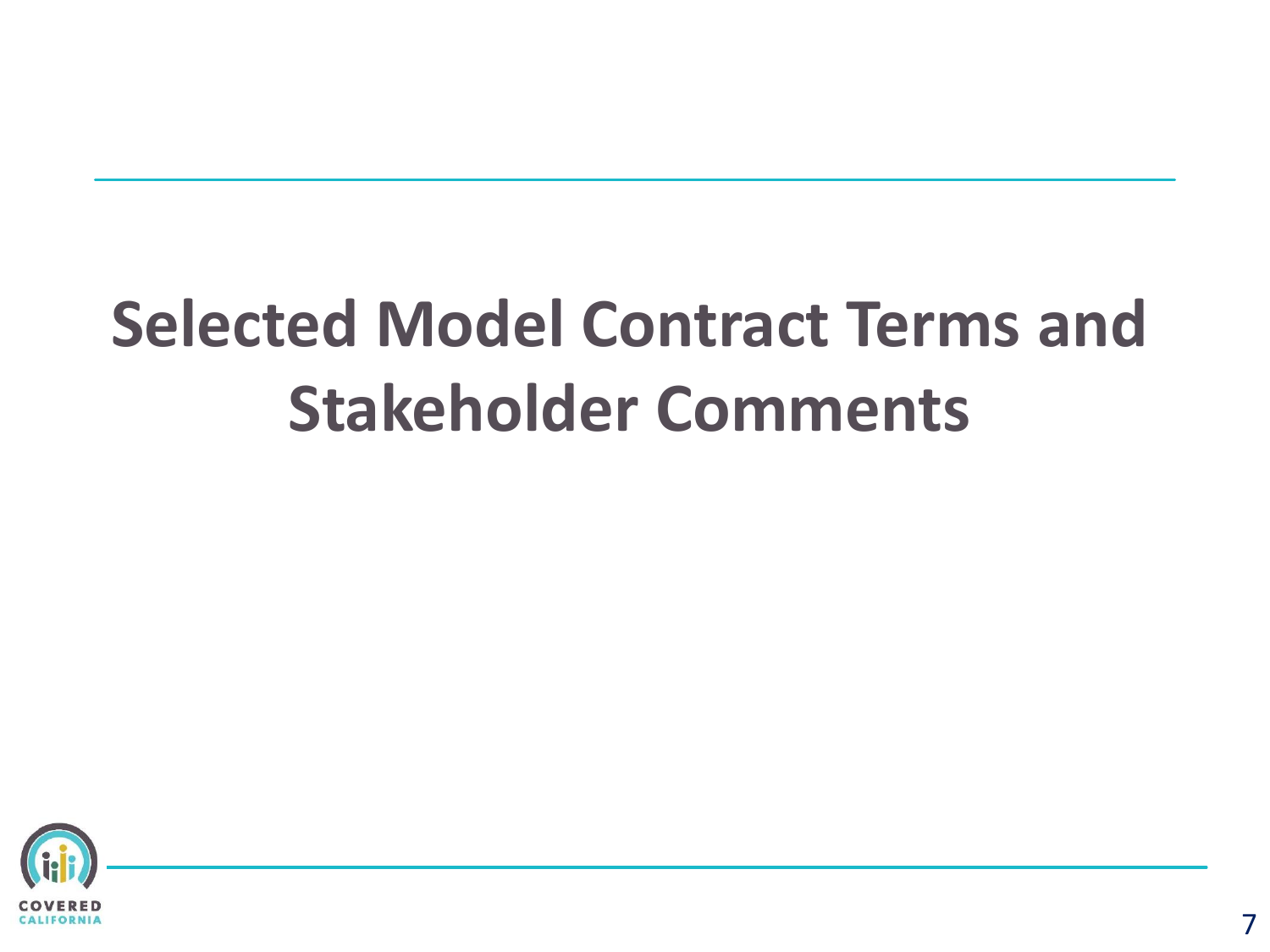## **Primary Care and Preventive Services**

- A. Contractor shall demonstrate to the Exchange that all new Enrollees are assigned to a Primary Care Provider or a Patient-Centered Medical Home within 45 days of enrollment. Contractor may offer an alternative approach to achieving this goal. The Exchange may substitute this requirement with an applicable HEDIS measure.
- B. Contractor shall demonstrate to the Exchange that at least XX% of new Enrollees receive a preventive services or equivalent visit within 120 days of enrollment. The Exchange may substitute this requirement with applicable HEDIS measures.
	- HEDIS already collecting info (get it from them)
	- \*\*Define a new enrollee (new to CC or new to insurance)
	- PPO model currently does not support CC requirements (PCP)
	- Plans can't *MAKE* an enrollee receive care within 120 days
	- Rely on existing CAHPS quality data
	- Help CC define evidence-based targets



• Incorporate Young Adult Health Care Survey into reporting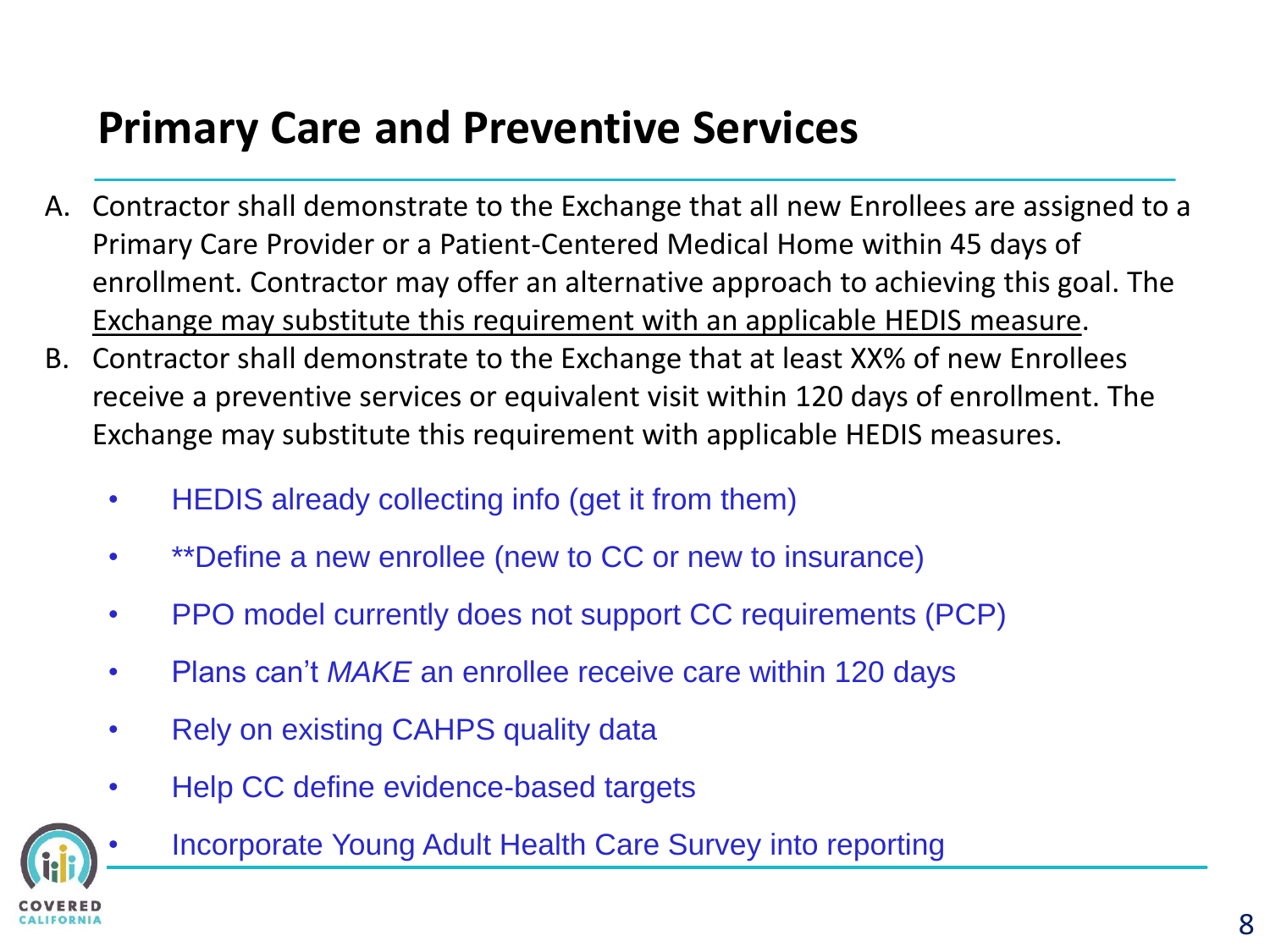### **Network and Essential Community Provider Adequacy**

Contractor shall submit to the Exchange, upon request, its criteria for selection of Physician Providers and its standards for the continuing education of Physician Providers and professional health care staff. Contractor shall give access to the Exchange any or all Participating Provider contracts, with or without payment terms, and shall submit copies of such contracts to the Exchange's audit/actuarial firms, including payment terms, in accordance with the audit provisions set forth herein.

- Issuer contracts with Provider are confidential
- State law already addresses continuity of care should provider contract end or terminate
- CC disruption policy goes beyond state and federal law
- Concerns that routine disruptions could cause unspecified costs



• Support for efforts to provide enrollees meaningful access to care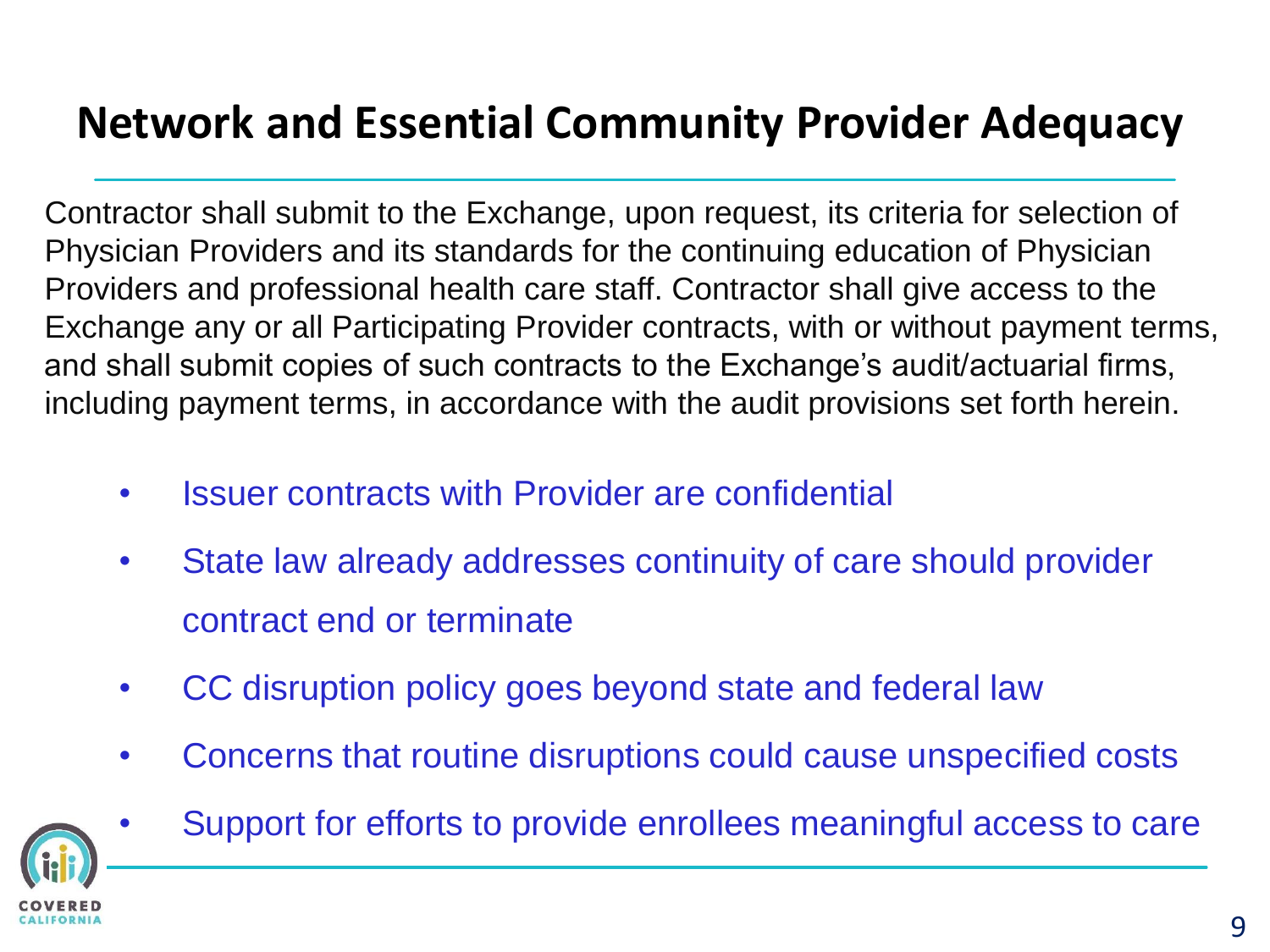#### **Reporting Quality of Care Assessment**

Contractor shall provide periodic reports that describe the types of care provided to Enrollees. Report requirements and formats will be outlined in the Administrative Manual. Examples of these reports include:

- Claims and encounter data; volume by type of provider
- High-cost Enrollee reports
- Health Assessment Completion reports
- Preventive Services Visit reports
- Reports on episodes of care eligible for reinsurance reimbursement
- Out-of-network paid claims reports
	- Clarify why we request this information
	- Concern that we are not using NCQA measures versus making new ones
	- Concern that current contract requirement does not collect specific demographic data
	- Consider relying on existing measures for QHPs to report data for the initial open enrollment period.
	- Consider aligning quality measurement and quality improvement programs with existing Medicare program.
	- Which quality approach is feasible by open 2013 open enrollment and for 2015-2016 operations?